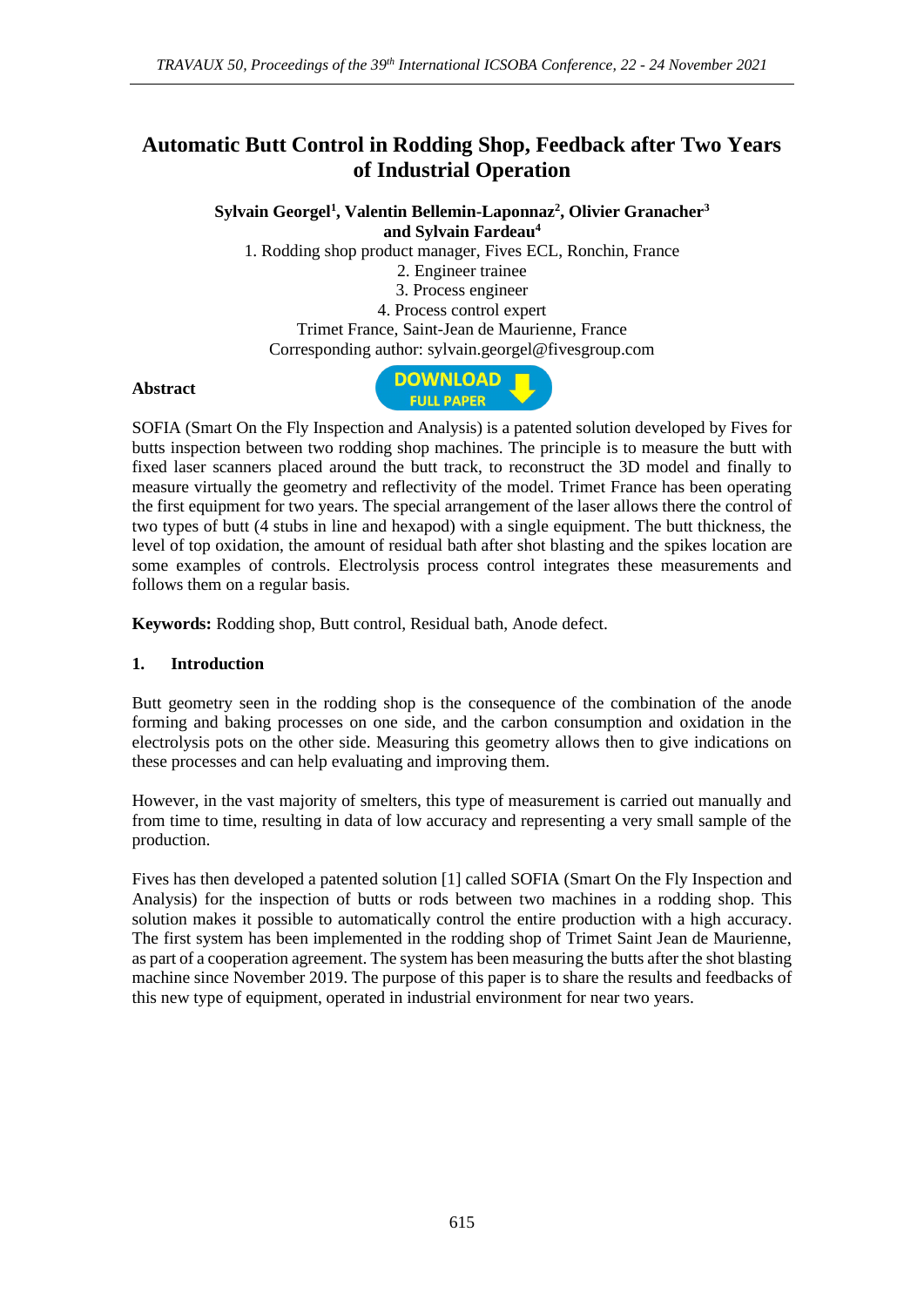# **2. SOFIA Description**

#### **2.1 Principle**

The special feature of the system is that the measurement is done on the fly, while the butt moves between two rodding shop machines. The butt does not need to stop and therefore there is no need to modify the Power-and-Free conveyor.

SOFIA is composed of several fixed laser scanners arranged around the trajectory of the butt:

- Two horizontal lasers (in blue in Figure 1) measure the position of the stem at two different levels. This gives the precise position of the butt in the environment at all times.
- Vertical lasers (in green in Figure 1) measure simultaneously the geometry of the butt and of the stem.



Side view Top view Top view